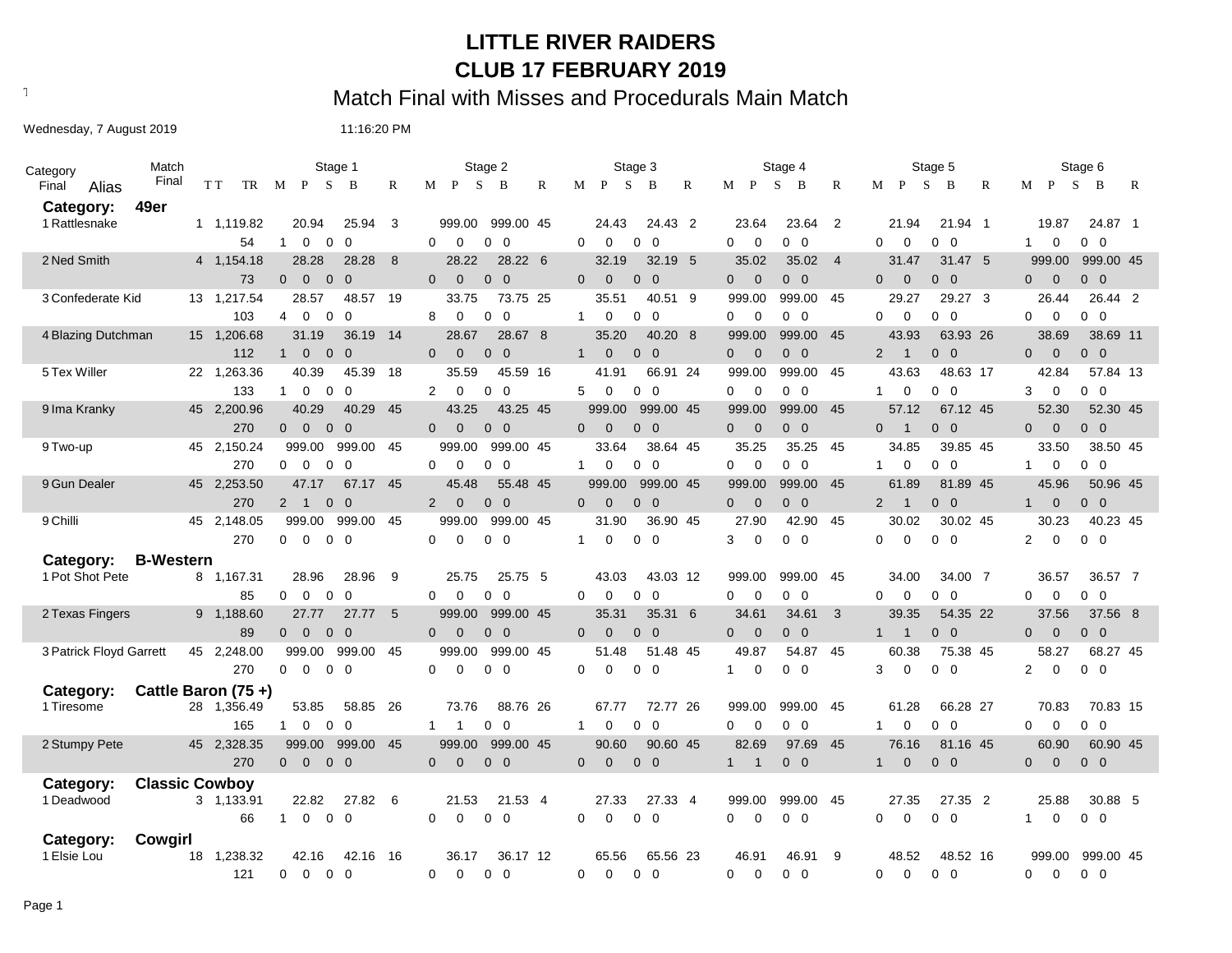### **LITTLE RIVER RAIDERS CLUB 17 FEBRUARY 2019**

Text497: Match Final with Misses and Procedurals Main Match

Wednesday, 7 August 2019 11:16:20 PM

| Category       |                     | Match          |                              |                | Stage 1                       |                |                |                                  | Stage 2                      |   |                                | Stage 3                        |           |                                  | Stage 4                          |                |                                  | Stage 5                          |                                  | Stage 6             |
|----------------|---------------------|----------------|------------------------------|----------------|-------------------------------|----------------|----------------|----------------------------------|------------------------------|---|--------------------------------|--------------------------------|-----------|----------------------------------|----------------------------------|----------------|----------------------------------|----------------------------------|----------------------------------|---------------------|
| Final          | Alias               | Final          | T T<br>TR                    | M P            | $\mathbf S$                   | B              | $\mathbb{R}$   | $M$ $P$                          | S<br>B                       | R | M P                            | -S<br>B                        | R         | $M$ $P$                          | S<br>B                           | R              | $M$ $P$                          | S.<br>B<br>R                     | $M$ P<br>S.                      | $\overline{B}$<br>R |
|                | 2 Remington Rose    |                | 23 1,264.67                  |                | 47.85                         | 52.85          | - 22           | 55.77                            | 60.77 22                     |   | 47.32                          |                                | 52.32 17  | 48.78                            | 48.78                            | $-11$          | 45.95                            | 50.95 18                         | 999.00                           | 999.00 45           |
|                |                     |                | 135                          | $\mathbf{1}$   | $\mathbf{0}$                  | $0\quad 0$     |                | $\mathbf{0}$<br>1                | $0\quad 0$                   |   | $\mathbf{1}$<br>$\overline{0}$ | $0\quad 0$                     |           | $\Omega$<br>$\overline{0}$       | $0\quad 0$                       |                | 1<br>$\overline{0}$              | $0\quad 0$                       | $\overline{0}$<br>$\overline{0}$ | $0\quad 0$          |
|                | 3 Rowdy Red Fraggle |                | 27 1,337.44                  |                | 49.74                         | 49.74 21       |                | 57.78                            | 62.78 24                     |   | 72.94                          |                                | 72.94 27  | 999.00                           | 999.00 45                        |                | 74.07                            | 84.07 28                         | 68.91                            | 68.91 14            |
|                |                     |                | 159                          | $\mathbf 0$    | $\Omega$<br>$\overline{0}$    | $\Omega$       |                | $\mathbf{1}$<br>$\Omega$         | 0<br>0                       |   | $\Omega$<br>$\Omega$           | $\mathbf 0$<br>$\Omega$        |           | 0<br>$\Omega$                    | $0\quad 0$                       |                | 0<br>-1                          | $\overline{0}$<br>$\overline{0}$ | $\mathbf 0$<br>$\Omega$          | $0\quad 0$          |
|                | 4 Shaft Shot Squaw  |                | 29 1,360.58                  |                | 50.64                         | 65.64 28       |                | 41.03                            | 61.03 23                     |   | 48.75                          |                                | 68.75 25  | 999.00                           | 999.00                           | - 45           | 85.06                            | 90.06 29                         | 56.10                            | 76.10 16            |
|                |                     |                | 166                          | 3              | $\overline{0}$                | $0\quad 0$     |                | $\mathbf 0$<br>$\overline{4}$    | $0\quad 0$                   |   | $\overline{4}$<br>$\mathbf{0}$ | $\overline{0}$<br>$\mathbf{0}$ |           | $\mathbf{0}$<br>$\overline{0}$   | $0\quad 0$                       |                | $\overline{0}$<br>1              | $0\quad 0$                       | $\mathbf{0}$<br>$\overline{4}$   | $0\quad 0$          |
| Category:      |                     | Cowboy         |                              |                |                               |                |                |                                  |                              |   |                                |                                |           |                                  |                                  |                |                                  |                                  |                                  |                     |
| 1 Bullseye     |                     |                | 2 1,120.79                   |                | 25.31                         | 25.31          | $\overline{2}$ | 21.03                            | 21.03 3                      |   | 21.88                          |                                | 21.88 1   | 22.62                            | 22.62                            | $\overline{1}$ | 25.95                            | 30.95 4                          | 999.00                           | 999.00 45           |
|                |                     |                | 56                           | $\Omega$       | $\Omega$<br>$\mathbf 0$       | $\overline{0}$ |                | $\mathbf 0$<br>$\Omega$          | $\overline{\mathbf{0}}$<br>0 |   | $\mathbf 0$<br>$\Omega$        | $\overline{0}$<br>$\Omega$     |           | $\mathbf 0$<br>0                 | $0\quad 0$                       |                | $\mathbf 0$<br>$\mathbf 1$       | $0\quad 0$                       | $\mathbf 0$<br>$\Omega$          | $0\quad 0$          |
| 2 HOWDY        |                     |                | 6 1,176.48                   |                | 22.45                         | 27.45          | $\overline{4}$ | 22.00                            | 32.00 11                     |   | 27.42                          |                                | 37.42 7   | 33.76                            | 43.76                            | - 6            | 36.85                            | 36.85 9                          | 999.00                           | 999.00 45           |
|                |                     |                | 82                           | 1              | $\overline{0}$                | $0\quad 0$     |                | $\overline{0}$<br>$\overline{2}$ | $0\quad 0$                   |   | $\overline{0}$<br>2            | $0\quad 0$                     |           | $\overline{2}$<br>$\overline{0}$ | $0\quad 0$                       |                | $\overline{0}$<br>$\overline{0}$ | $0\quad 0$                       | $\overline{0}$<br>$\mathbf{0}$   | $0\quad 0$          |
| 4 Ryder        |                     |                | 45 3,183.62                  |                | 999.00                        | 999.00 45      |                | 999.00                           | 999.00 45                    |   | 999.00                         |                                | 999.00 45 | 53.06                            | 58.06 45                         |                | 60.62                            | 70.62 45                         | 57.94                            | 57.94 45            |
|                |                     |                | 270                          |                | $0\quad 0$<br>$\overline{0}$  | $\Omega$       |                | 0<br>$\mathbf 0$                 | $0\quad 0$                   |   | $\Omega$<br>0                  | $\overline{0}$<br>$\Omega$     |           | $\overline{0}$<br>1              | $0\quad 0$                       |                | 0<br>$\overline{\mathbf{1}}$     | $0\quad 0$                       | $\mathbf 0$<br>0                 | $0\quad 0$          |
| 4 Blanford     |                     |                | 45 2,286.47                  |                | 999.00                        | 999.00         | - 45           | 999.00                           | 999.00 45                    |   | 58.95                          |                                | 58.95 45  | 55.13                            | 55.13 45                         |                | 59.60                            | 69.60 45                         | 69.79                            | 104.79 45           |
|                |                     |                | 270                          | $\overline{0}$ | $\overline{0}$                | $0\quad 0$     |                | $\overline{0}$<br>$\overline{0}$ | $0\quad 0$                   |   | $\Omega$<br>$\mathbf{0}$       | $0\quad 0$                     |           | $\Omega$<br>$\overline{0}$       | $0\quad 0$                       |                | $\overline{0}$<br>$\overline{1}$ | $0\quad 0$                       | 5<br>$\overline{1}$              | $0\quad 0$          |
| Category:      |                     | <b>Duelist</b> |                              |                |                               |                |                |                                  |                              |   |                                |                                |           |                                  |                                  |                |                                  |                                  |                                  |                     |
| 1 Darky        |                     |                | 19 1,247.08                  |                | 39.36                         | 49.36          | - 20           | 35.97                            | 45.97 17                     |   | 39.78                          |                                | 59.78 22  | 36.39                            | 46.39                            | 8              | 36.58                            | 46.58 15                         | 999.00                           | 999.00 45           |
|                |                     |                | 127                          | $\mathbf{2}$   | $\Omega$<br>$\Omega$          | $\Omega$       |                | 2<br>$\Omega$                    | $0\quad 0$                   |   | 0<br>4                         | $\Omega$<br>$\Omega$           |           | 2<br>$\Omega$                    | $0\quad 0$                       |                | $\mathbf 0$<br>$\overline{2}$    | $\Omega$<br>$\overline{0}$       | $\mathbf 0$<br>0                 | $0\quad 0$          |
| 2 Tony Diablo  |                     |                | 45 2,182.94                  |                | 999.00                        | 999.00         | 45             | 999.00                           | 999.00 45                    |   | 32.33                          |                                | 47.33 45  | 34.76                            | 44.76 45                         |                | 40.86                            | 40.86 45                         | 36.99                            | 51.99 45            |
|                |                     |                | 270                          | $\overline{0}$ | $\overline{0}$                | $0\quad 0$     |                | $\Omega$<br>$\overline{0}$       | $0\quad 0$                   |   | 3<br>$\mathbf{0}$              | $\overline{0}$<br>$\mathbf{0}$ |           | $\Omega$<br>2                    | $\overline{0}$<br>$\overline{0}$ |                | $\overline{0}$<br>$\overline{0}$ | $0\quad 0$                       | 3<br>$\overline{0}$              | $0\quad 0$          |
| Category:      |                     |                | Elder Statesman (70+)        |                |                               |                |                |                                  |                              |   |                                |                                |           |                                  |                                  |                |                                  |                                  |                                  |                     |
| 1 Rowdy        |                     |                | 45 2,186.61                  |                | 49.57                         | 54.57 45       |                | 36.65                            | 41.65 45                     |   | 45.02                          |                                | 50.02 45  | 42.37                            | 42.37                            | 45             | 999.00                           | 999.00 45                        | 999.00                           | 999.00 45           |
|                |                     |                | 270                          | $\mathbf{1}$   | $\mathbf 0$<br>$\mathbf 0$    | $\mathbf 0$    |                | $\mathbf 0$<br>$\mathbf{1}$      | $0\quad 0$                   |   | 0<br>$\mathbf{1}$              | $\mathbf 0$<br>$\overline{0}$  |           | $\Omega$<br>0                    | $0\quad 0$                       |                | $\mathbf 0$<br>0                 | $0\quad 0$                       | $\mathbf 0$<br>0                 | $0\quad 0$          |
| Category:      |                     |                | <b>Frontier Cartridge</b>    |                |                               |                |                |                                  |                              |   |                                |                                |           |                                  |                                  |                |                                  |                                  |                                  |                     |
| 1 Amarillo     |                     |                | 20 1.262.64                  |                | 38.19                         | 43.19 17       |                | 41.73                            | 41.73 14                     |   | 44.08                          |                                | 44.08 13  | 999.00                           | 999.00 45                        |                | 44.81                            | 54.81 23                         | 64.83                            | 79.83 17            |
|                |                     |                | 129                          | $\mathbf 1$    | $\mathbf 0$                   | $0\quad 0$     |                | 0<br>$\mathbf 0$                 | $0\quad 0$                   |   | 0<br>0                         | $\overline{0}$<br>$\mathbf 0$  |           | $\Omega$<br>0                    | $0\quad 0$                       |                | 0<br>$\overline{1}$              | $0\quad 0$                       | $\mathbf 0$<br>3                 | $0\quad 0$          |
| Category:      |                     | Gunfighter     |                              |                |                               |                |                |                                  |                              |   |                                |                                |           |                                  |                                  |                |                                  |                                  |                                  |                     |
| 1 Stony        |                     |                | 11 1,189.61                  |                | 30.58                         | 35.58 13       |                | 28.28                            | 28.28 7                      |   | 44.16                          |                                | 54.16 20  | 34.47                            | 39.47                            | - 5            | 33.12                            | 33.12 6                          | 999.00                           | 999.00 45           |
|                |                     |                | 96                           | $\mathbf{1}$   | $\mathbf 0$<br>$\mathbf{0}$   | $\Omega$       |                | $\Omega$<br>$\mathbf 0$          | $0\quad 0$                   |   | $\overline{2}$<br>$\mathbf 0$  | $\Omega$<br>$\Omega$           |           | $\overline{0}$<br>$\mathbf{1}$   | $0\quad 0$                       |                | 0<br>$\Omega$                    | $\overline{0}$<br>$\overline{0}$ | $\mathbf{0}$<br>$\overline{0}$   | $0\quad 0$          |
|                | 2 General Mayhem    |                | 12 1,208.17                  |                | 26.85                         | 31.85 11       |                | 999.00                           | 999.00 45                    |   | 46.62                          |                                | 51.62 16  | 41.03                            | 46.03                            | $\overline{7}$ | 31.43                            | 41.43 11                         | 38.24                            | 38.24 9             |
|                |                     |                | 99                           | $\mathbf{1}$   | $\overline{0}$                | $0\quad 0$     |                | $\Omega$<br>$\overline{0}$       | $0\quad 0$                   |   | $\overline{0}$<br>$\mathbf{1}$ | $\Omega$<br>$\Omega$           |           | $1 \quad 0$                      | 0 <sub>0</sub>                   |                | $\overline{0}$<br>$2^{\circ}$    | $0\quad 0$                       | $\overline{0}$<br>$\overline{0}$ | $0\quad 0$          |
|                | 3 Sambucca Kid      |                | 45 2,201.41                  |                | 999.00                        | 999.00 45      |                | 999.00                           | 999.00 45                    |   | 57.84                          |                                | 62.84 45  | 39.86                            | 54.86 45                         |                | 41.94                            | 46.94 45                         | 38.77                            | 38.77 45            |
|                |                     |                | 270                          | $\mathbf 0$    | $\mathbf 0$                   | $0\quad 0$     |                | $\mathbf 0$<br>0                 | $0\quad 0$                   |   | 0<br>$\mathbf{1}$              | $\mathbf 0$<br>$\overline{0}$  |           | $\mathbf 0$<br>3                 | $0\quad 0$                       |                | $\mathbf 0$<br>$\mathbf{1}$      | $\overline{0}$<br>$\overline{0}$ | 0<br>$\mathbf 0$                 | $0\quad 0$          |
| Category:      |                     |                | <b>Junior Girl (14 - 16)</b> |                |                               |                |                |                                  |                              |   |                                |                                |           |                                  |                                  |                |                                  |                                  |                                  |                     |
| 1 Arizona Blue |                     |                | 21 1,245.56                  |                | 48.84                         | 53.84          | -24            | 41.29                            | 46.29 18                     |   | 47.58                          |                                | 52.58 18  | 48.99                            | 48.99 12                         |                | 44.86                            | 44.86 14                         | 999.00                           | 999.00 45           |
|                |                     |                | 131                          | $\mathbf{1}$   | $\mathbf 0$<br>$\overline{0}$ | $\overline{0}$ |                | $\mathbf 0$<br>$\mathbf{1}$      | $0\quad 0$                   |   | 0<br>$\mathbf{1}$              | $\overline{0}$<br>0            |           | 0<br>$\mathbf 0$                 | $0\quad 0$                       |                | $\mathbf 0$<br>0                 | $0\quad 0$                       | 0<br>$\mathbf 0$                 | $0\quad 0$          |